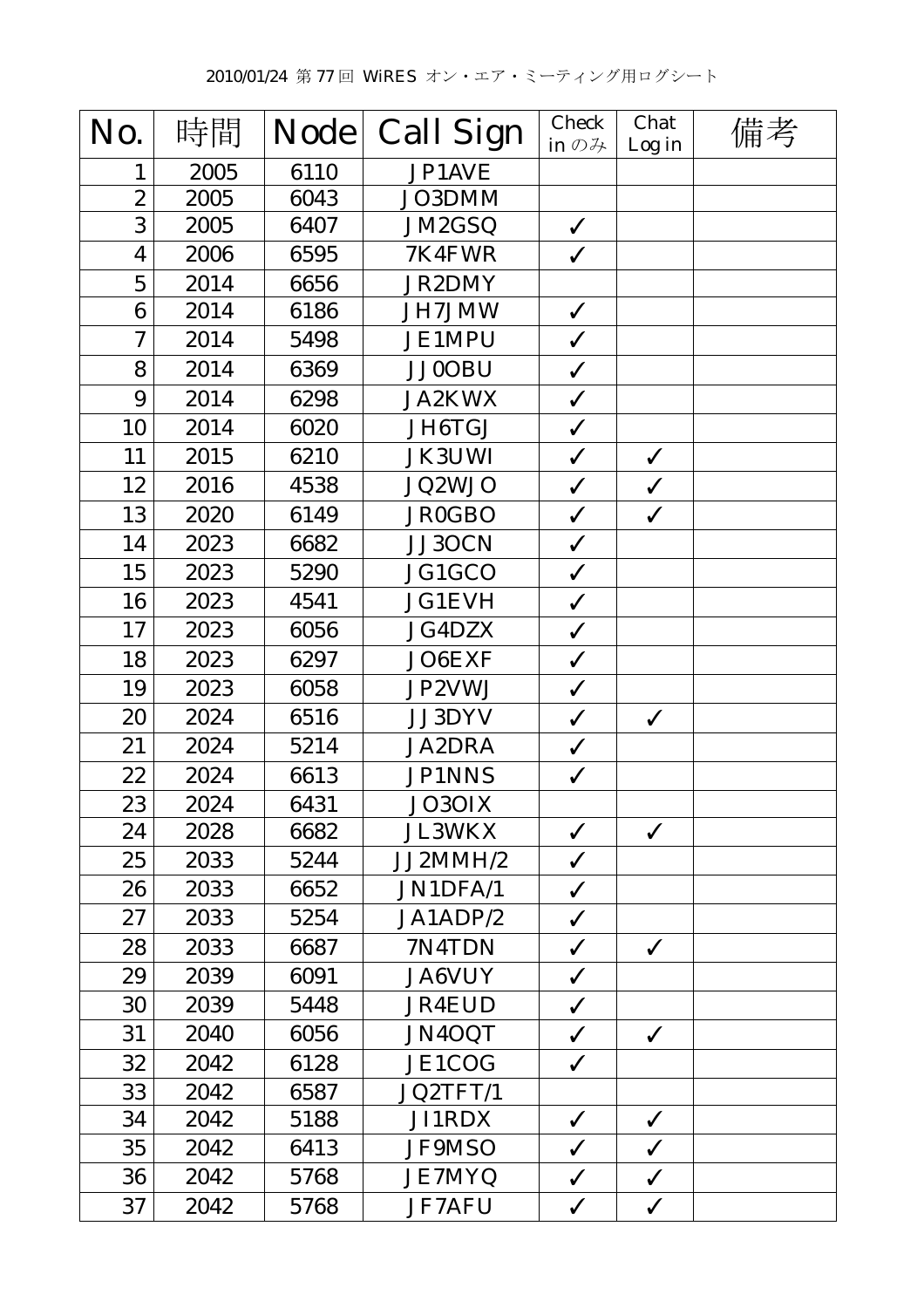| 38 | 2050 | 5214 | JK2PLQ        |              |              |  |
|----|------|------|---------------|--------------|--------------|--|
| 39 | 2050 | 6742 | JM1GED        | $\checkmark$ |              |  |
| 40 | 2050 | 5921 | <b>JE9HXD</b> | $\checkmark$ |              |  |
| 41 | 2052 | 5473 | <b>JG3EYA</b> | $\checkmark$ |              |  |
| 42 | 2052 | 5577 | <b>JA2PIT</b> | $\checkmark$ |              |  |
| 43 | 2052 | 5454 | <b>JG1CHM</b> | $\checkmark$ | $\checkmark$ |  |
| 44 | 2053 | 5768 | <b>JK7HHC</b> | $\checkmark$ | $\checkmark$ |  |
| 45 | 2057 | 4584 | <b>JF3SCF</b> | $\checkmark$ | $\checkmark$ |  |
| 46 | 2059 | 5795 | <b>JJ2RON</b> |              |              |  |
| 47 | 2059 | 5741 | JR7JAW        |              |              |  |
| 48 | 2059 | 6822 | JH3PYJ        | $\checkmark$ |              |  |
| 49 | 2059 | 5350 | <b>JG3EBB</b> | $\checkmark$ |              |  |
| 50 | 2059 | 6774 | JO3SKO        | $\checkmark$ |              |  |
| 51 | 2059 | 6421 | JF1CNR        |              |              |  |
| 52 | 2108 | 6469 | <b>JK3SPC</b> | $\checkmark$ | $\checkmark$ |  |
| 53 | 2114 | 5493 | JE4HBP/1      | $\checkmark$ |              |  |
| 54 | 2114 | 6271 | JJ7XMC        | $\checkmark$ |              |  |
| 55 | 2114 | 6768 | JO3SGN        | $\checkmark$ |              |  |
| 56 | 2114 | 5524 | 7N2JNN        | $\checkmark$ |              |  |
| 57 | 2114 | 5463 | <b>JE1UNO</b> | $\checkmark$ |              |  |
| 58 | 2114 | 6236 | <b>JK1VMG</b> | $\checkmark$ |              |  |
| 59 | 2118 | 5921 | <b>JR9BTZ</b> | $\checkmark$ |              |  |
| 60 | 2118 | 5691 | <b>JE6VDB</b> | $\checkmark$ |              |  |
| 61 | 2118 | 6145 | <b>JJ1FZI</b> | $\checkmark$ |              |  |
| 62 | 2118 | 5971 | JI1FPY        |              |              |  |
| 63 | 2118 | 5448 | JO2AXB        | $\checkmark$ | $\checkmark$ |  |
| 64 | 2123 | 6561 | JI1DMH        | $\checkmark$ |              |  |
| 65 | 2123 | 6384 | <b>JL3BHQ</b> |              |              |  |
| 66 | 2123 | 6718 | <b>JM7MUU</b> | $\checkmark$ | $\checkmark$ |  |
| 67 | 2133 | 6448 | <b>JR0OXE</b> | $\checkmark$ |              |  |
| 68 | 2133 | 5456 | JQ2SZC        | $\checkmark$ | $\checkmark$ |  |
| 69 | 2133 | 5456 | <b>JQ2SZD</b> | $\checkmark$ | $\checkmark$ |  |
| 70 | 2135 | 5792 | 7M4QOA        | $\checkmark$ |              |  |
| 71 | 2135 | 6431 | <b>JE3QPA</b> | $\checkmark$ |              |  |
| 72 | 2135 | 6427 | <b>JE7VOY</b> | $\checkmark$ |              |  |
| 73 | 2135 | 6155 | JR1BPO        | $\checkmark$ |              |  |
| 74 | 2140 | 6369 | <b>JJ0BGR</b> | $\checkmark$ |              |  |
| 75 | 2141 | 5493 | <b>JI1WIF</b> | $\checkmark$ |              |  |